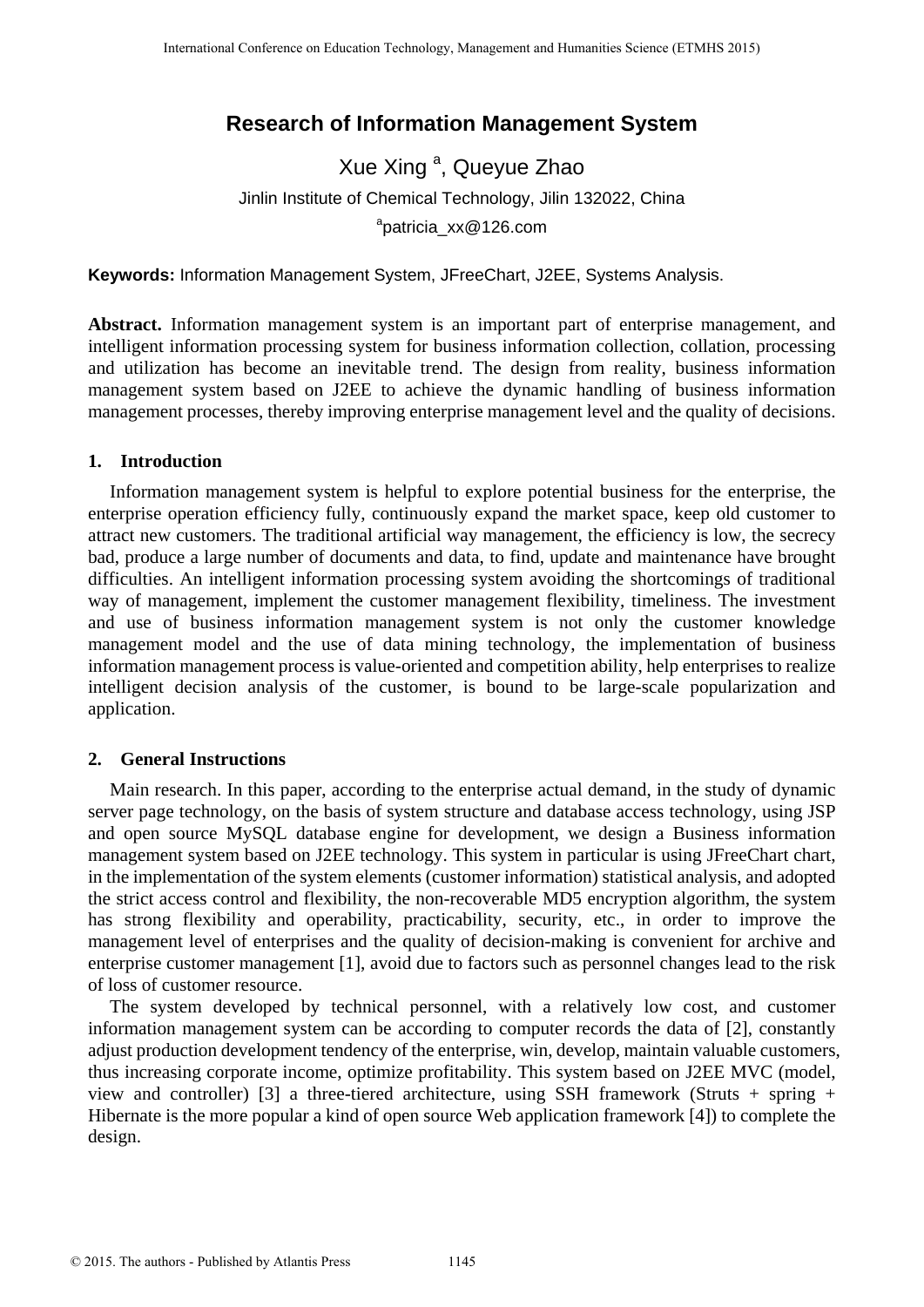#### **3. Demand Analysis**

## **3.1 System functional requirements.**

Business model of business information management system (BIMS), which is the generalization of the overall business of the whole system function and description, can help users to grasping the customers using the system. Business information management system function model is shown in figure 1.



Fig.1 Business information management system function structure

## **3.2 System business processes.**

Operation is flexible and fast, for the convenience of enterprise management system to a stable, safe and reliable data storage, data processing and transmission requires security [5], the systematic execution can master both managers and users, flow chart of building is shown in figure 2.



Fig.2 Business flow diagram

## **4. System Implementation**

The overall. modularAccording to the practical operation of the business management process, the entire system uses layers of management mode, and the whole function is divided into modules.

Modular design of customer communication. Module implements some of the major attributes according to the customer (customer name, customer level, customer source, nature of the customer, customer pinyin code, telephone) fuzzy query, real-time update the display, etc.Module to achieve the customer data (basic information, enterprise information, other information) of the increase, delete, view, modify, and other functions.Module implements the module sharing operation (e.g., customer data sharing).Module implements the client handlers change operation.Module can realize the function set or change the customer contact time next time.Module implements the customer related contacts, contact record to view, and according to the conditions query related contacts, contact record function.Module implements all clients, need to contact the customer today, expired contact customers, real-time query function under different conditions.

Modular design of sale management. Module implements some of the major attributes according to the salesman (name, gender, position, department, office phone, mobile phone) fuzzy query,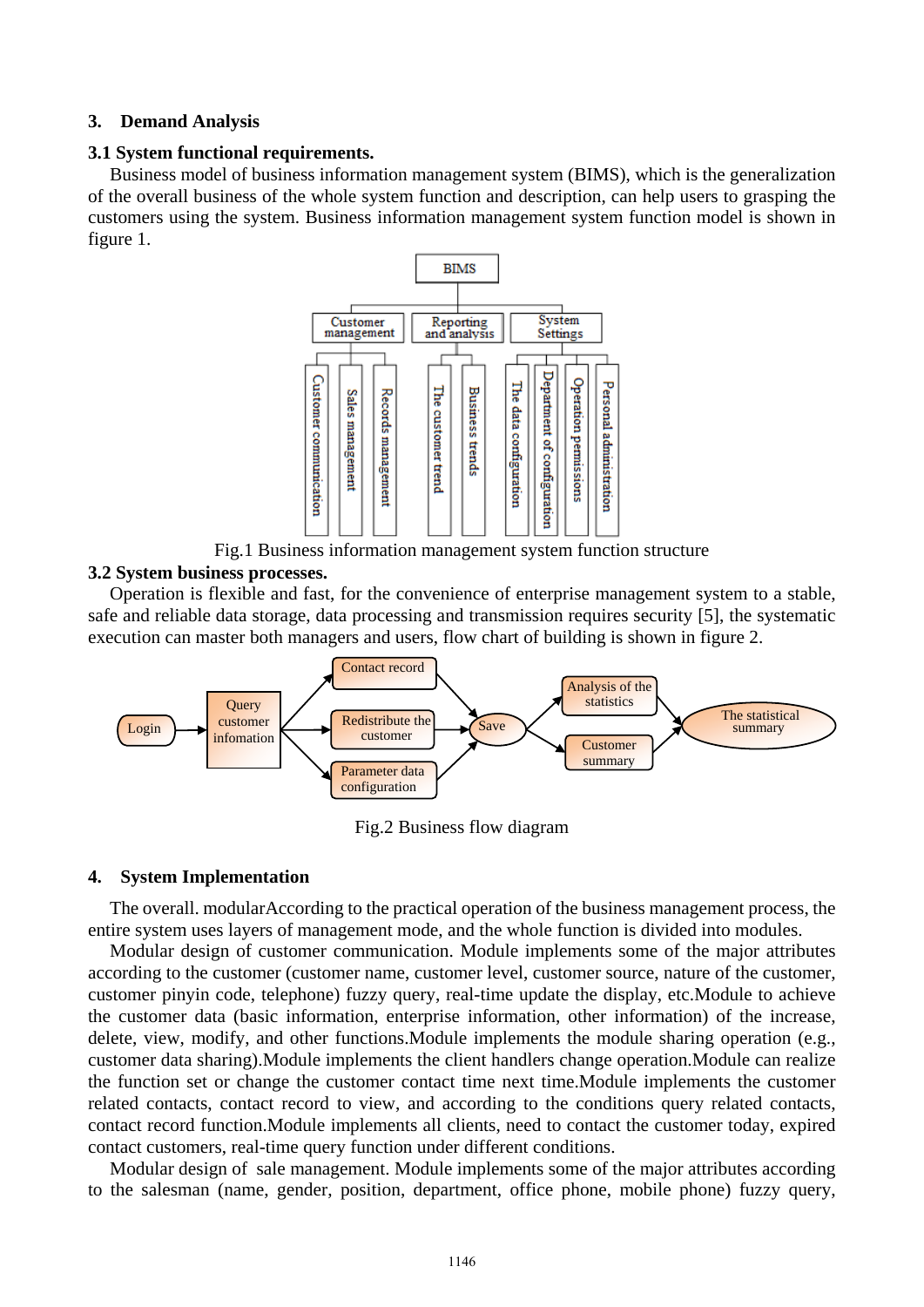real-time update the display, etc. Module implements the salesman information (basic information, other information), increase, delete, view, modify, and other functions.

Modular design of record management.Module is realized by some main properties of the contact record (contact, contact category, contact time, the salesman) fuzzy query, real-time update the display, etc.

Module implements the contact record (basic information, other information), increase, delete, view, modify, and other functions.

Chart analysis module. Module implements according to the customers information is related important elements (customer, enterprise, and the company size, and name, customer level) to form the corresponding histogram. Module implements the histogram information clear, clear and updated in real time display, can be intuitive and effective assessment and analysis. Module implements according to the customers information is related important elements (customer, enterprise, the company size, and name, customer level) to form the corresponding reports. Module implements the report information clear, accurate and updated in real time display, can be intuitive and effective assessment and analysis.

Data configuration module. Module, and realized the linkage can be carried out in accordance with the province name query. Module implements the provinces, cities and the increase of information, delete, view, modify, and other functions. Fuzzy query module implements the department name, updated in real time display, etc. Module to achieve the department's increase, delete, view, modify, and other functions, under the department personnel is not allowed to delete. The fuzzy query module implements the permissions group name and updated in real time display, etc. Module implements the privilege group increase, delete, view, modify, and other functions, including permissions set when a user is not allowed to delete. Accessible to a specific module implements the permissions set menu Settings. The specific function of module implements the permissions set of operational Settings.

Modular design of personal administration. Module implements the user some important attributes (user name, Chinese name, department, user status) fuzzy query, real-time update the display, etc. Module achieve the user information (basic information, detailed information, professional skills, information system) of add, view, and modify, enabled, disabled, and other functions. Module implements the user password changes.

#### **5. All Levels Function Analysis and Design**

## **5.1 Modular design of executives of Company management and hierarchical management department.**

Salesman functional allocation management mainly for different users to assign different permissions, and its corresponding function, including the users increase, delete, view, modify, agent distribution rights, salesman, basic information and password management core distribution function is operating group permissions Settings, the main rights group name of fuzzy query, real-time update the display. Implement permissions set when a user is not allowed to delete. Achieve privilege group can access the specific menu Settings. Implement the specific function of permissions set of operational Settings.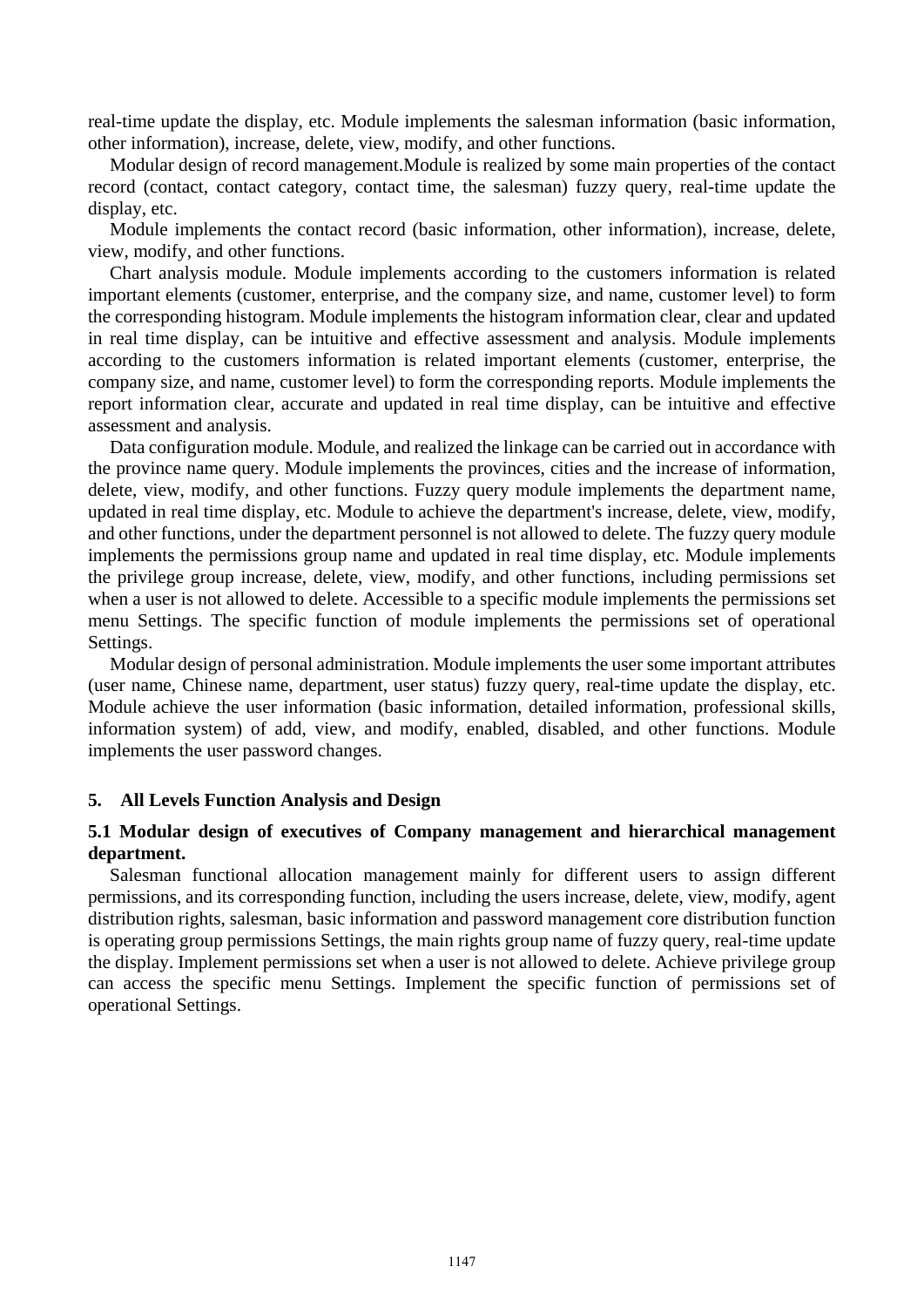

Fig.3 Statistical analysis graphical interface

Customer resource chart analysis module is mainly to the main elements in the client data sorting analysis, which is divided into two forms. The first is a chart analysis, realizes the customer data of related important elements (customer, enterprise, the company size, name, customer level) as the abscissa, the number of generated histogram for the ordinate, and the histogram information clear, clear and updated in real time display, can be intuitive and effective assessment and analysis, statistical analysis graphics page is shown in figure 3. The second is the customer classification statistics, project implementation can see to classification (customer, enterprise, the company size, name, customer level) and the customer number for the grouping of the corresponding statistical reports, and report the information clear, accurate and updated in real time display can be intuitive and effective assessment and analysis, customer classification statistics.

#### **5.2 Modular design of the classification management departments.**

Hierarchical management departments and each department clerk, the function is mainly to achieve customer visit record management, business contact management and personnel management.

The customer visit record management module is mainly to achieve some of the major attributes according to the customer (customer name, customer level, customer source, customer property, etc.) for fuzzy query, real-time update the display, and client data add, delete, view, modify, and other functions. Realization of the sharing operation module, contact customer handlers changes, changes the next time, etc. Implementation related to customer contact, contact record to view, and according to the conditions query related contacts, contact record function. Implement all clients, need to contact the customer today, not expired contact customers real-time query functions. Business personnel management module and contact records management module is mainly to achieve the basic information add, delete, view, modify, and other functions.

#### **5.3 Database design.**

In system design, database is the base of data management, it stores the system all the data and the data connection. Development database in the design of Business information management system main entities are customers, the salesman, contact record. The main business of the customer relationship of the whole system is carried out around the three entities.

## **6. Web Application System Test**

The security of Web application system from the point of use can be divided into application-level security and transport level security. This paper mainly related to the application level of security problems, the main purpose of application-level security testing is to find a Web system itself security hidden danger existing in program design, test area can be divided into using registered before landing the way into the page. The Web application system is set a time when the login control. The log file is a powerful guarantee for the safety of the Web application system. General Web application system uses secure sockets.